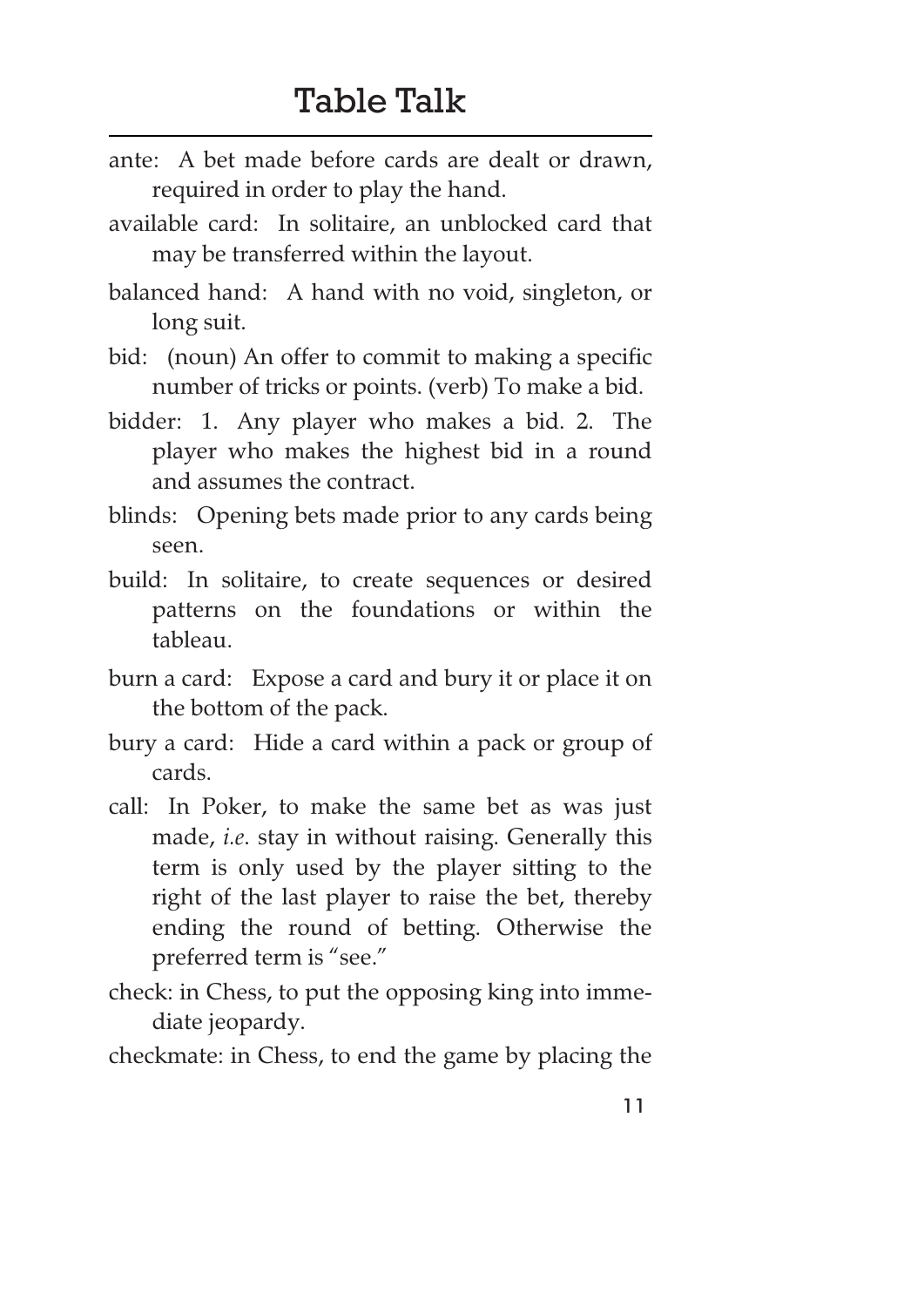opposing king he opposing king into immediate jeopardy from which there is no escape.

- conventions: Systems for exchanging information between partners via specific bids and/or plays.
- counter: A card that is worth points when won in a trick.
- court card: (See face card.)
- cover: Play a card that takes control of a trick.
- cutthroat: A game with no partnerships.
- deal: 1. (verb) To distribute cards to the players. 2. (noun) All the cards as distributed to the players prior to start of play.
- declarer: The player or team that names trump.
- deuce: A card with two pips.
- discard: 1. (verb) To lay aside a card, usually in exchange for another. 2. (noun) A card that has been so laid aside.
- discard pile: 1. The group of cards that have been discarded. 2. (See talon.)
- distribution: The way that the suits are divided among the hands.
- draw: Pull or be dealt cards from the stock to replace discards.
- exposed card: A card played in error or otherwise shown illegally.
- face card: A court card king, queen, or jack.
- flush: A hand with all cards in one suit but not in rank sequence.
- follow suit: Play a card of the same suit as the lead.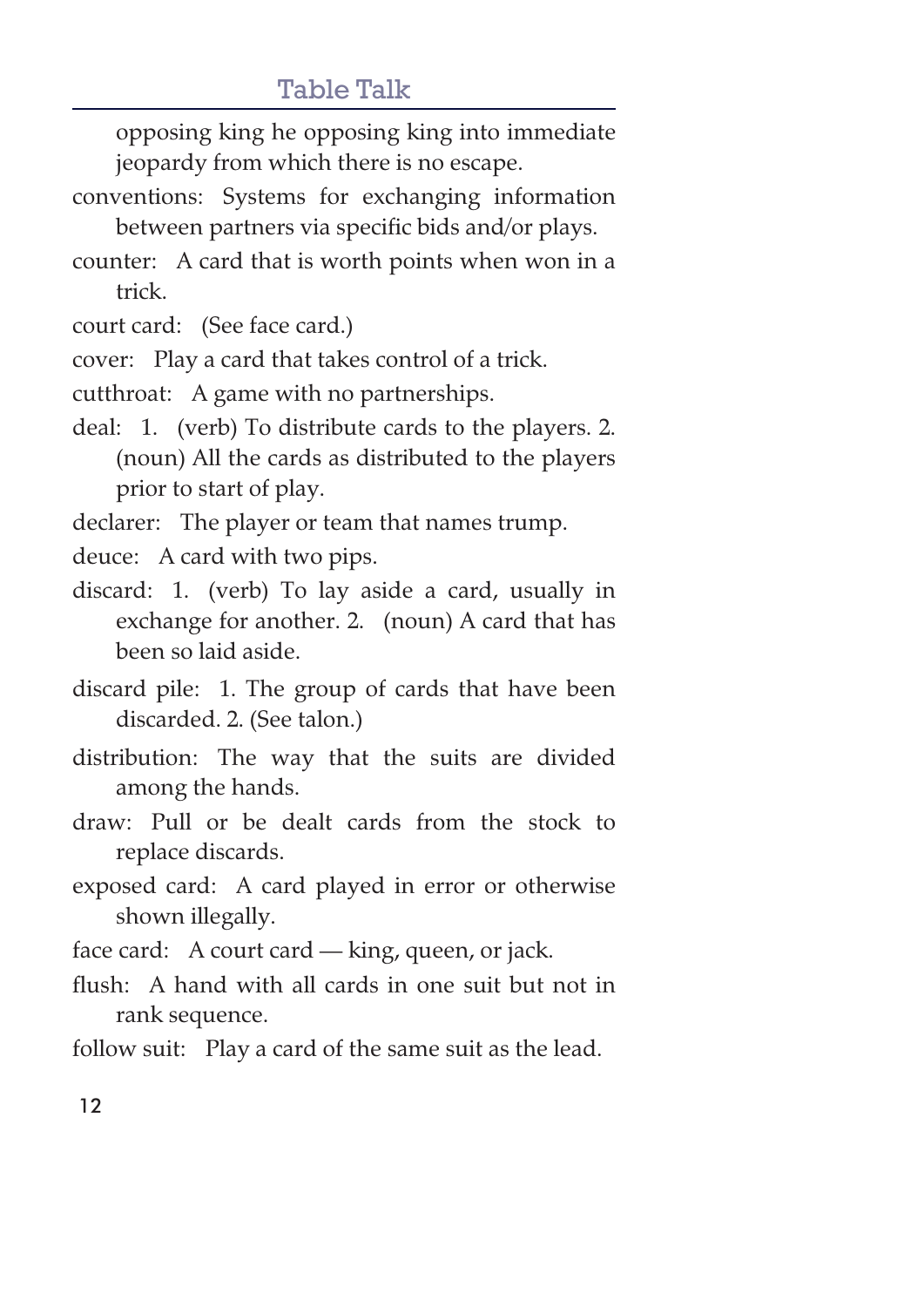- foundation: In solitaire, a card (or space on the table) on which a whole suit or sequence must be built.
- game: 1. All activity between the initiation of play and the determination of a winner. 2. An event, such as the attainment of a specific number of points, that determines the winner.
- group: A collection or meld of cards or tiles of the same rank.
- hand: 1. The cards held for viewing by, and under the control of, a single player. 2. A round.
- imperfect deck: A deck that has been worn, marked, or defaced such that one or more cards can be identified from their backs.
- incorrect deck: A deck with a card missing or with a card that does not belong in accordance with the game being played.
- index: (plural: indices) The small number or letter, along with the suit symbol, in the corners of a playing card.
- in the hole: A minus score.
- layout: In solitaire, the overall arrangement of cards and spaces used in a game.
- meld: 1. (noun) A group or run of cards that is worth points when laid down or that can be removed from a hand. 2. (verb) To show or announce such a combination.
- natural: A hand, meld, or canasta without any wild cards.
- one-eyed jacks: The jack of hearts and the jack of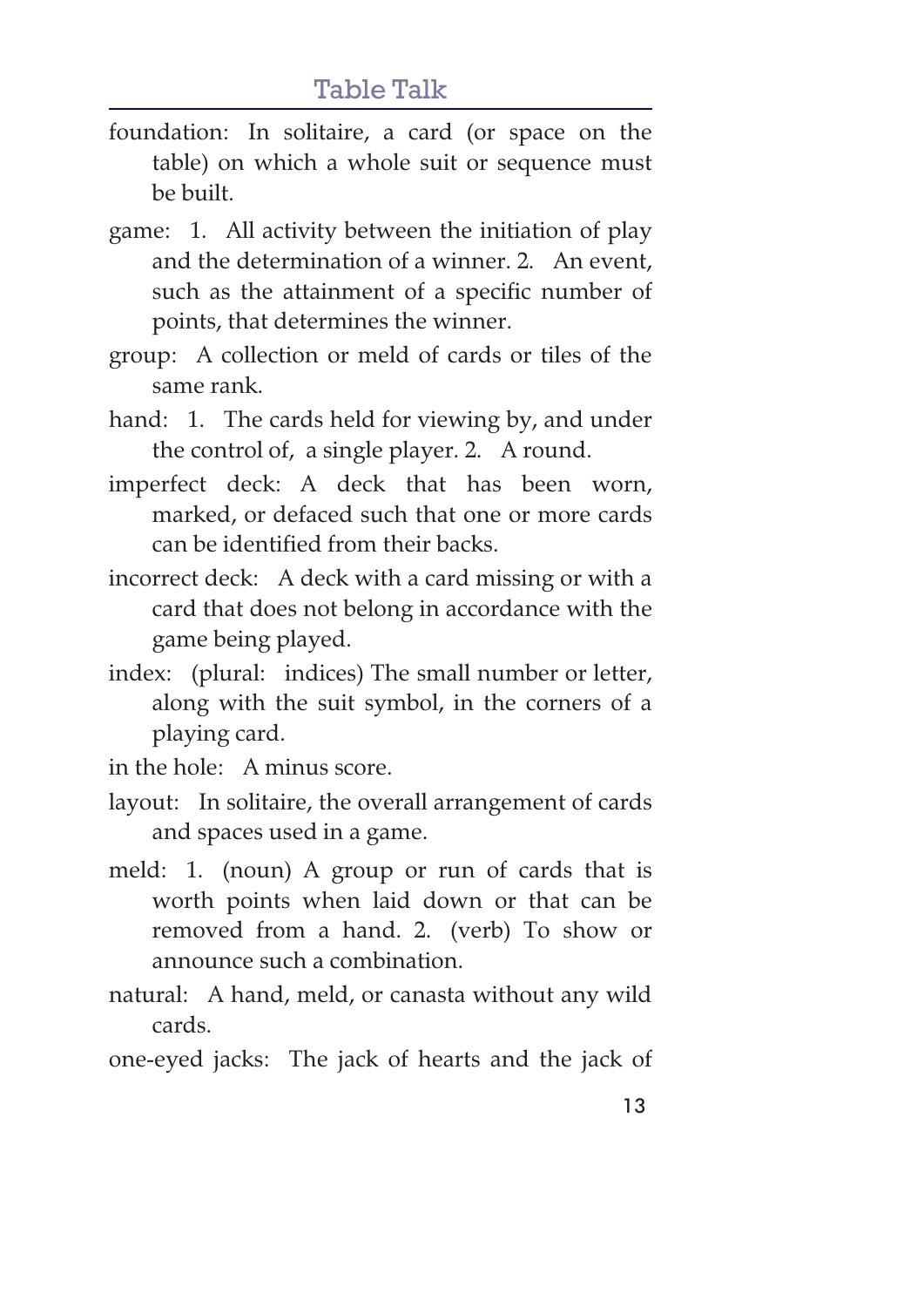spades, who are commonly rendered in profile, thus showing only one eye.

overtricks: Tricks won in excess of the bid.

- parking space: In solitaire, a place to temporarily put a card or cards in order to gain access to other cards.
- pass: 1. A declaration signifying that a player does not want to bid or bet. 2. Cards exchanged among hands after the deal.
- pips: The large suit symbols  $\clubsuit$ ,  $\spadesuit$ ,  $\spadesuit$ ,  $\spadesuit$  printed on the face of a card (excluding the indices) whose quantity signifies the card's value.
- playing to the score: Modifying normal strategy of bidding or play when one side is close to winning.
- raise: 1. Bid an increased number of tricks or points. 2. Put more in the pot than is needed to match the previous bet.
- rank: 1. The ordinal position of a card, that is, how high or low it is. 2. A row of squares parallel to the players on a chess board.
- renege: In Cribbage, failure to play a card that could have been played. Otherwise, see "revoke."
- revoke: Failure to play a card according to the rules of the game.
- round: All activity between one deal and the next deal.
- run: A series of cards of the same suit in rank sequence (a straight flush).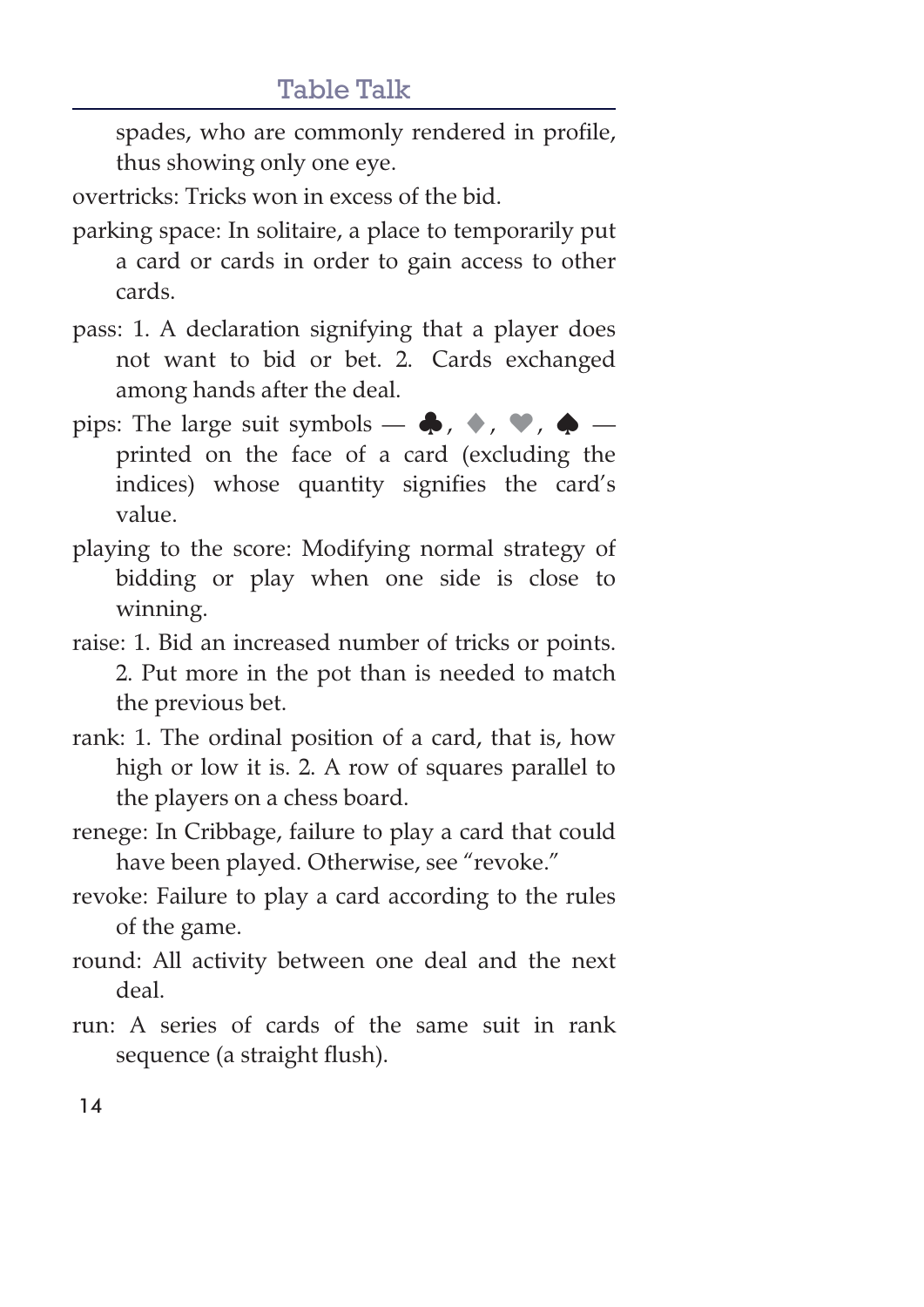- see: In Poker, to make the same bet as was just made, *i.e*. stay in without raising. (See "call.")
- sequence: Two or more cards of adjacent rank as 6, 7, 8 — without regard to suit.
- shuffle: To mix the cards in the pack(s) in preparation for dealing.
- singleton: Having only one card of a particular suit in a hand.
- sloughing: To play a card that will not win a trick merely because it is not wanted in one's hand.
- straight: A series or hand of cards in rank sequence but not all of the same suit.
- straight flush: A series or hand of cards of the same suit in rank sequence (a run).
- suicide king: The king of hearts.
- tableau: In solitaire, the part of the layout initially created by the deal and subsequently manipulated.
- talon: In solitaire, cards put aside as unplayable, or temporarily unplayable, on being turned up from the stock or hand.
- trey: A card with three pips.
- trick: 1. A collection of cards, one played from each position in turn, placed face up in the middle of the playing area. 2. The process of creating such a collection.
- trump suit (or trumps): [noun] In trick-taking games, a suit (clubs, diamonds, hearts, or spades) assigned a dominating power such that